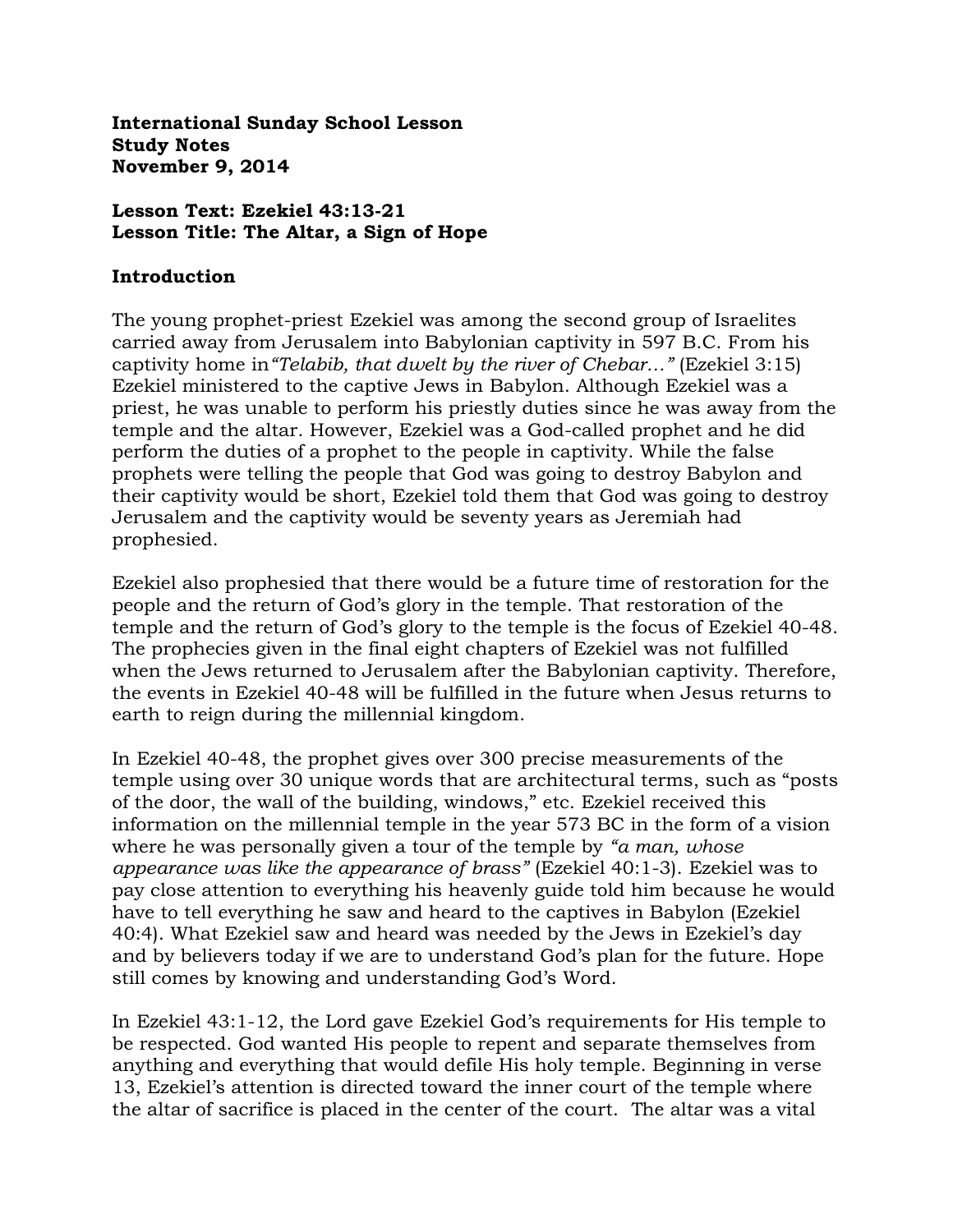part of the Old Testament system of worship. Noah, Abraham, Jacob and many other Old Testament characters are known for building altars and sacrificing upon them. When the children of Israel were in the wilderness headed for the Promised Land, God gave specific instructions for an altar on which to offer burnt offerings to the Lord (Exodus 27:1-8). A much larger altar was built to be used in the first temple (2 Chronicles 4:1).

As you read the Old Testament there are several occasions where the altar of the Lord was desecrated, cleansed, and rebuilt and of course destroyed when Jerusalem fell in 586 B.C. According to Ezra 3:1-3, the people *"builded the altar of the God of Israel, to offer burnt offerings thereon"* when they returned from Babylonian captivity. The altar Ezekiel describes in our lesson text today is not the one rebuilt in Ezra 3, but rather a new altar that will be built in the new temple in the millennial kingdom.

When the millennial temple is discussed, especially the altar, the question is often asked, "Since Jesus has died for the sins of the world, fulfilled the law, and brought in the New Covenant, why would believing Jews want to go back under the Old Covenant of sacrifices on the altar? What need is there to go back to animal sacrifices when Jesus has made one perfect offering for all time" (Ezekiel 45:15-25; Hebrews 9:12; 10:18). That is a good question and one of the major arguments used against taking Ezekiel 40-48 literally. But if we understand the role of the sacrifices under the Old Covenant, it will help us see their significance in the millennial temple. Remember, the sacrifices under the Old Covenant on the altar were temporary and pointed to the perfect and final sacrifice to come, the Lamb of God, Jesus Christ.

The sacrifices on the altar in the millennial temple certainly raises questions, especially from those who do not take the Bible literally. Even when the Bible is interpreted literally, God still requires us to use common sense. The sacrifices that will be made upon the altar in the millennial kingdom will be for the purpose of looking back to the death of Christ on the cross just as the Lord"s Supper today looks back on the death of Christ. The restoration of the altar and the sacrifices offered will reveal again how God redeemed His people.

# **The Measurements of the Altar (Ezekiel 43:13-17)**

### Verse 13a

"And these are the measures of the altar after the cubits: The cubit is a cubit and an hand breadth; even the bottom shall be a cubit, and the breadth a cubit, and the border thereof by the edge thereof round about shall be a span:"

"And these are the measures of the altar after the cubits" means Ezekiel is giving us the dimensions or measurements of the altar. The question is, "Why?" The obvious answer is that doing things the way God wants them is extremely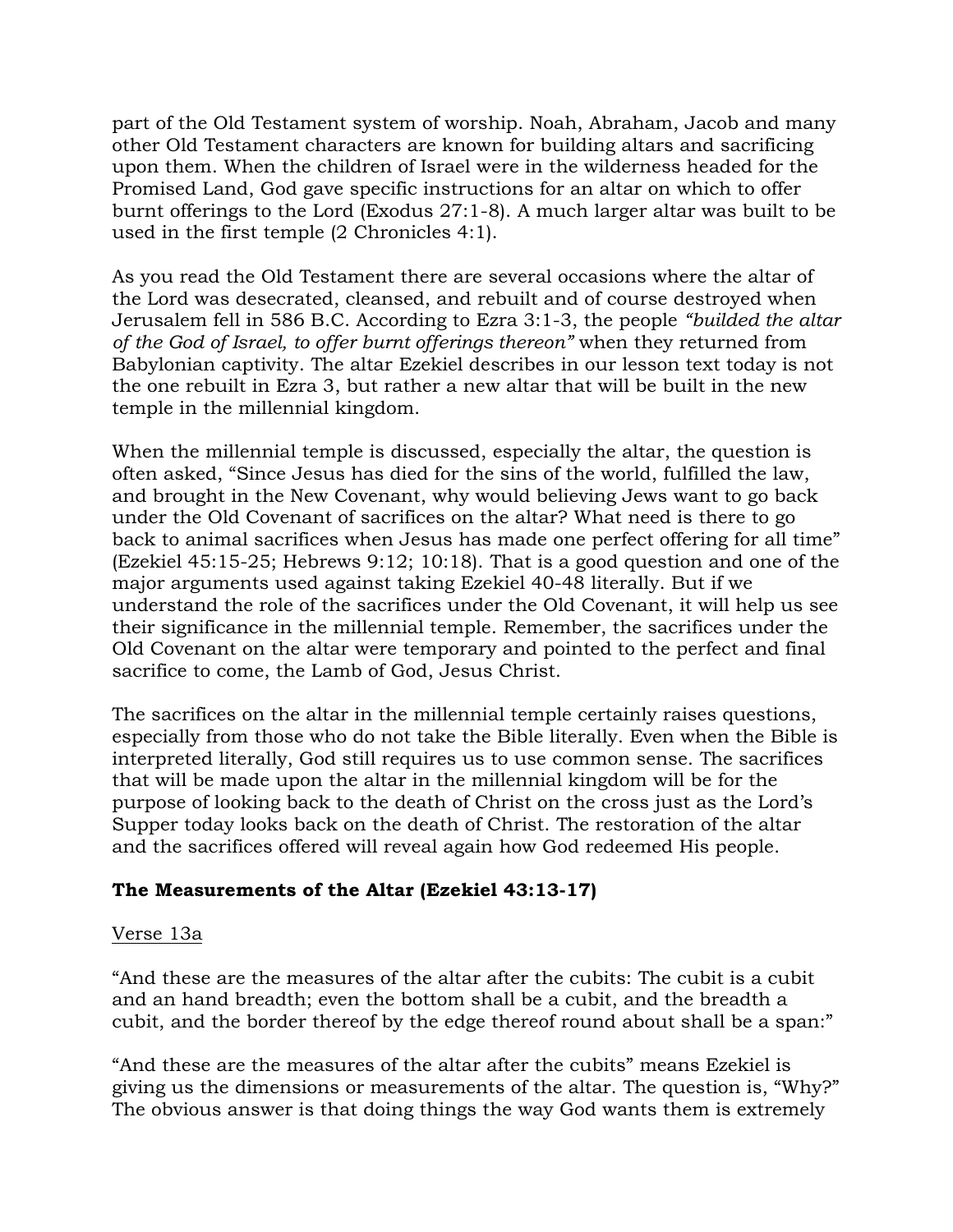important, especially in regard to access to God and sacrifice. Doing things God"s way is important in everything we do. If you don"t believe that, ask Noah (Genesis 6:22; 7:5). But there is something very simple in these measurements and specifications that we should not miss. All of "these measurements" when considered as a whole speaks of *strength* and *stability*. The "altar" is where access to God begins and where the weight of the sacrifice lays. So, don't allow this text to just be about feet, inches and height, although that is important. This is about an access to God that will bear the load and serve the purpose for which God intended.

The dimensions of the "altar" of burnt offering is given in "cubits" and "spans." The "cubit" is the distance between the elbow and the tip of one's middle finger, or about 18 inches. Add a "hand breadth" to that and you would add about three inches for a total of 21 inches.

The "bottom" of the altar was "a cubit" or 21 inches. The "breadth" was also "a cubit" or 21 inches. The "border by the edge" was to be a "span." A "span" is the width of an opened hand from the tip of the thumb to the tip of the little finger, or about 9 inches. The "border" was the place where the priests stood to walk around the altar. It was a "span" or about 9 inches which would be half the width of a "cubit." This width kept the priests from slipping while ministering and keep the blood from running onto the pavement below.

### Verse 13b-14

"…and this shall be the higher place of the altar. And from the bottom upon the ground even to the lower settle shall be two cubits, and the breadth one cubit; and from the lesser settle even to the greater settle shall be four cubits, and the breadth one cubit."

"And this shall be the higher place of the altar" means Ezekiel is giving us the measurements for the section of the altar above the base. The "lower settle" is the section above the base. "From the bottom upon the ground even to the lower settle shall be two cubits" or about 3 feet, 6 inches. Remember, Ezekiel "cubit" (18 inches) has a "hand breadth" (3 inches) added to it. The "breadth" was "one cubit" or 21 inches, that is, two cubits high and one cubit broad.

"And from the lesser settle," or smaller ledge, "to the greater settle," or larger ledge of the altar, shall be four cubits, and, the breadth one cubit." The lowest "settle" or ledge is called the "lesser," not in quantity, but in height, it being but two cubits high from the ground. The "greater settle" or ledge was "four cubits" from that, and "one cubit" broad, for the priests to walk on round about, for a total of six cubits from the bottom.

Verse 15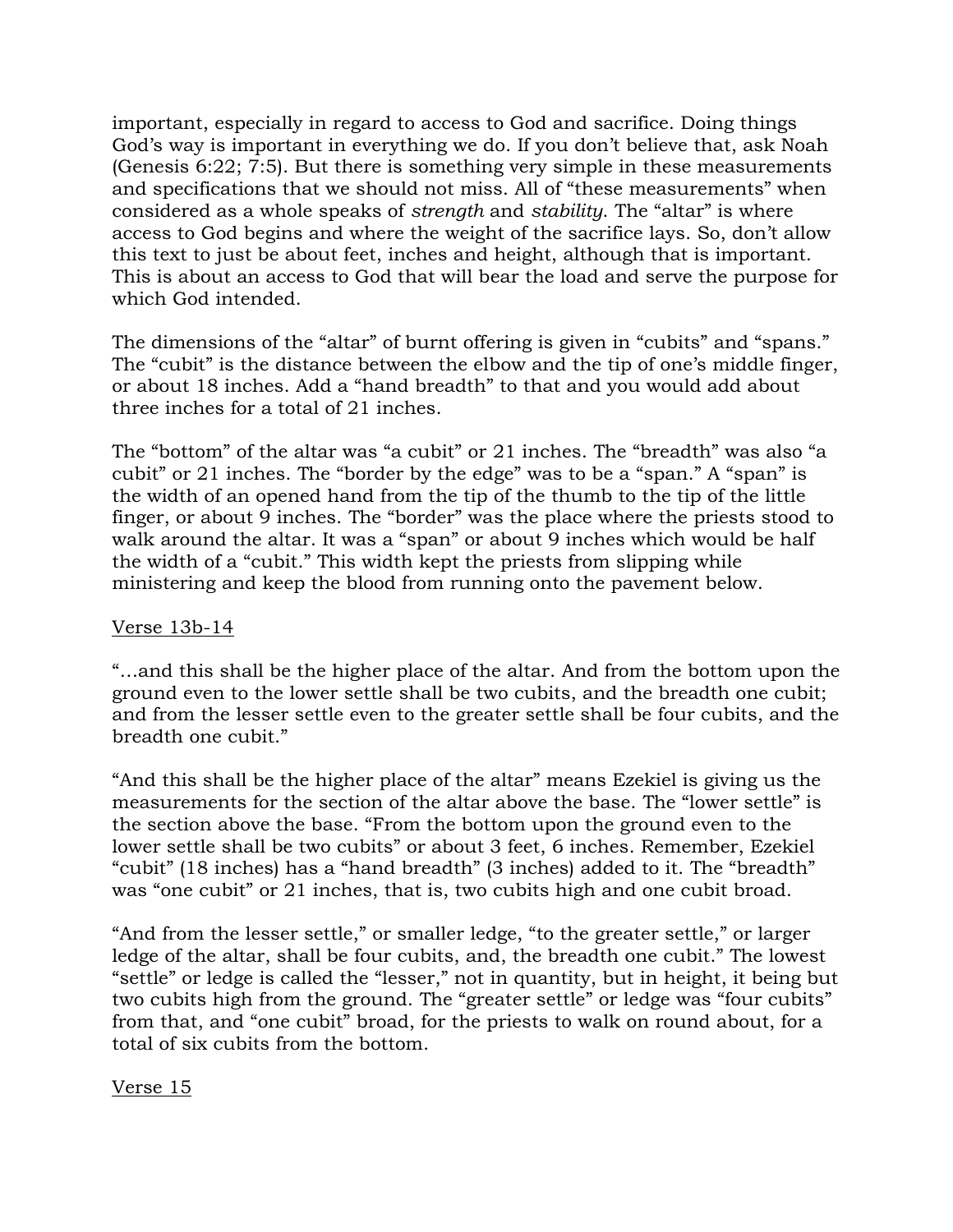"So the altar shall be four cubits; and from the altar and upward shall be four horns."

The "altar" here is referring to the top part of the altar where the "four horns" were located. The top part of the "altar" was "four cubits." "Four cubits" is about 84 inches or 7 feet. On top of the altar "shall be four horns." The "four horns" were located at the four corners of the altar. It is not entirely clear what the "four horns" were for. Here are a few suggestions. First, they may have been simply for decorative purposes though that seems unlikely. Second, they may have been used for the practical purpose of tying down animals. Third, the horns may have been symbolic, representing the horns of the animals that were slain there. Fourth, since the altar was the place of salvation, the horns could represent safety and salvation. The Bible tells us that people held on to the horns of the altar for safety. When accused criminals were pursued by justice, they sometimes came to the altar and grabbed its horns for protection (1 Kings 1:50, 51; 2:28).

Whatever the horns symbolized, they must have been important, because the priests sprinkled the blood of their sacrifices on them (Exodus 29:12). Furthermore, the height of the altar and the horns standing taller only magnified the *strength* and *stability* of the altar.

### Verse 16

"And the altar shall be twelve cubits long, twelve broad, square in the four squares thereof."

The length of "the altar," which ran from east to west, was "twelve cubits" or 21 feet. The breadth, which ran from north to south, was the same, "twelve cubits" or 21 feet. That means it was foursquare, 21 x 21 for a total of 441 square feet.

While we must be careful not to spiritualize measurements, here we can safely say that the foursquare altar speaks of Christ our altar, our sacrifice. This foursquare altar speaks of the the largeness of Christ's sacrifice, the perfection of it, and its stability and permanency, to take away the sin, of his people.

### Verse 17

"And the settle shall be fourteen cubits long and fourteen broad in the four squares thereof; and the border about it shall be half a cubit; and the bottom thereof shall be a cubit about; and his stairs shall look toward the east."

It is clear from verse 14 that the altar consisted of a "bottom" section on the "ground" and an "upper" section that rested on the "bottom" section. These were called the "lower settle" and the "greater settle." Because of the height of the altar, 19 feet, 3 inches, there will need to be "stairs" or steps for the priest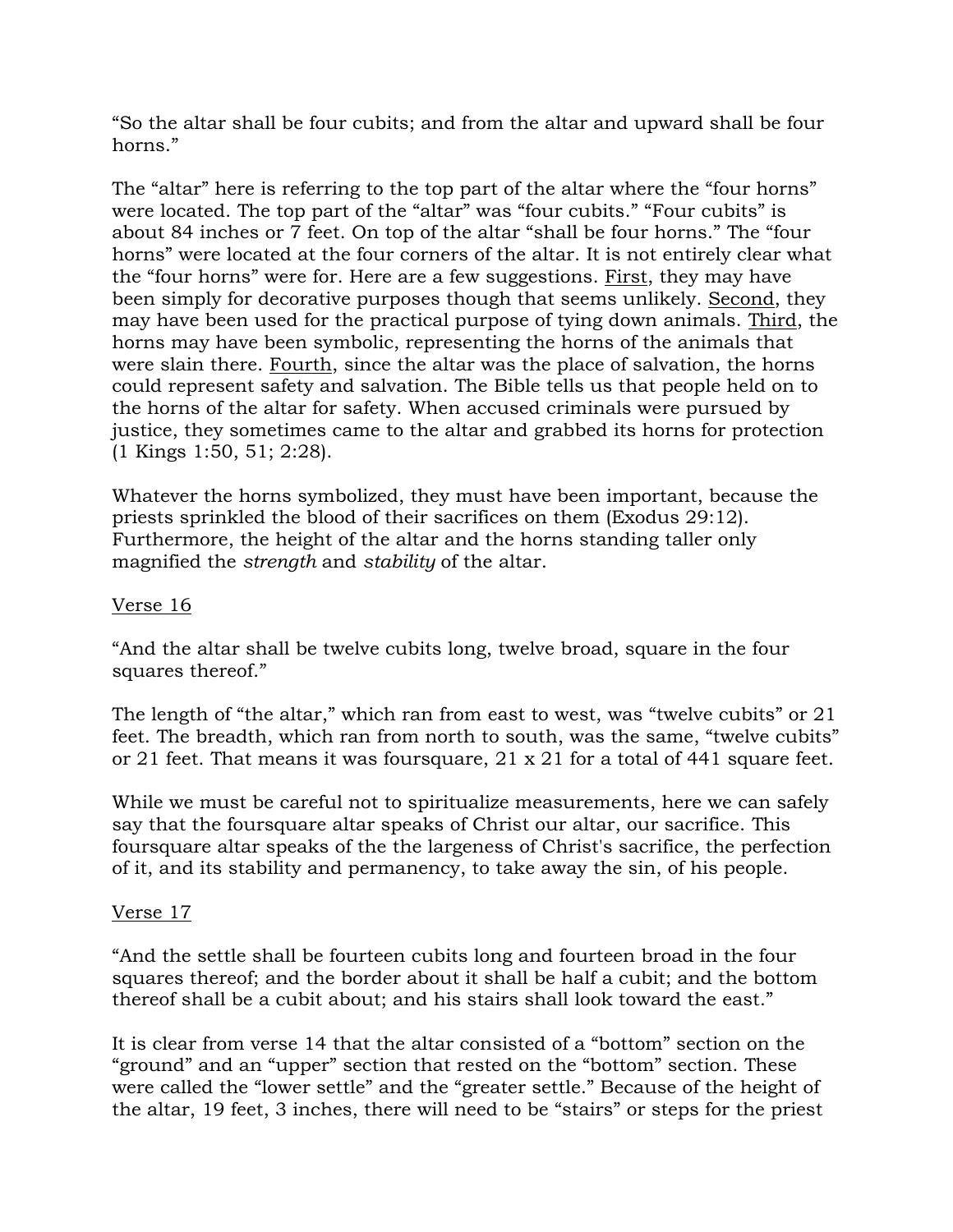to walk up and minister at the altar. These "stairs" or steps are different from the tabernacle in the wilderness and the first temple. According to Exodus 20:4-6, steps were prohibited at the altar for prevention of indecent exposure. Later in Exodus 28:42-43, the priests were required to wear undergarments which would eliminate this problem. Also, the "stairs" at Ezekiel's new altar were to face "east." That means the priests would be facing west was they walk up to minister. While these differences may or may not have significance, they are different with Ezekiel's measurements.

# **The Ordinances of the Altar (Ezekiel 43:18-21)**

### Verse 18

"And he said unto me, Son of man, thus saith the Lord GOD; These are the ordinances of the altar in the day when they shall make it, to offer burnt offerings thereon, and to sprinkle blood thereon."

"And he said unto me" means the voice of God is still speaking to Ezekiel. The title, "Lord GOD" speaks of God's sovereignty and authority in what is being said. The Lord calls Ezekiel "Son of man." It was the name by which the Lord called Ezekiel throughout this prophesy. Having given Ezekiel the measurements of the altar, the Lord GOD now gives him the "ordinances" or the regulations concerning the use of the altar.

"To offer burnt offerings thereon, and to sprinkle blood thereon" indicates the directions God is now giving to Ezekiel does not concern measurements, but rather the sacrifices to be offered upon the altar. "Burnt offerings" were to be offered upon the altar in the millennial temple.

The Hebrew word for "burnt offering" actually means to "ascend." It literally means to "go up in smoke." The smoke from the sacrifice ascended to God, "a sweet savour unto to the LORD" (Leviticus 1:9). Technically, any offering burned over an altar was a "burnt offering," but in more specific terms, a "burnt offering" was the complete destruction of the animal (except for the hide) in an effort to renew the relationship between Holy God and sinful man. With the development of the law, God gave the Israelites specific instructions as to the types of burnt offerings and what they symbolized.

The fulfillment of the "burnt offering" is in Jesus' sacrifice of himself on the cross. His physical life was completely consumed, He ascended to God, and His covering (that is, His garment) was distributed to those who officiated over His sacrifice (Matthew 27:35). But most importantly, His sacrifice, once for all time, atoned for our sins and restored our relationship with God.

"And to sprinkle blood thereon" again indicates the purpose for which the altar was to be used. God always required a "blood" sacrifice (Leviticus 17:11). In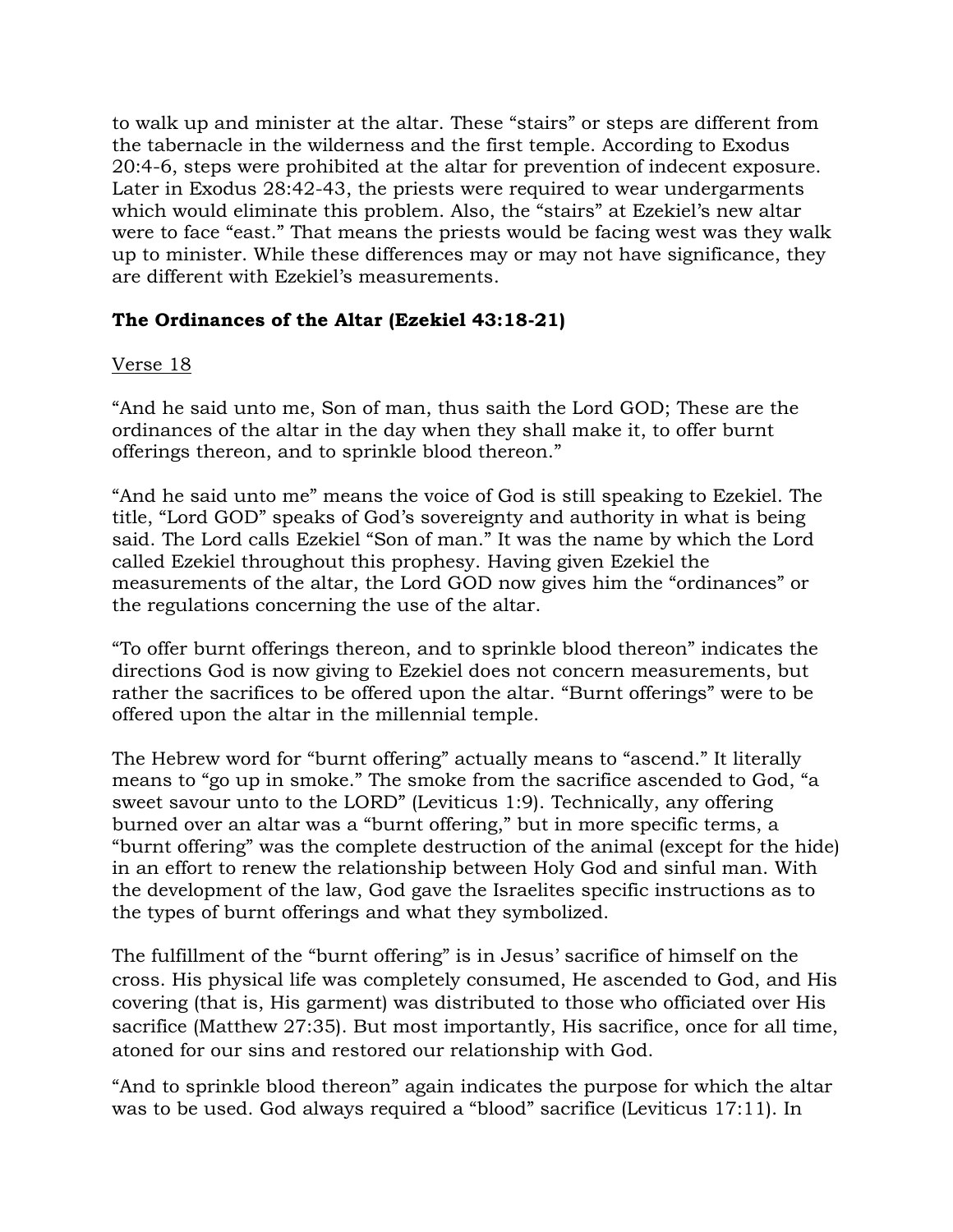other words, it is only the shedding of blood that set sinners free from the consequences of sin. While the blood of animal sacrifices were temporary and only atoned for sin for a short time, the blood of Jesus Christ atoned for sin once for all (Hebrews 9:11-18). Of course, the Israelites in Ezekiel"s day did not know of Jesus, or how He would bleed and die for their sins, but they did know that a Messiah was coming and the words spoken by Ezekiel here would one day point back to the Lord Jesus Christ.

### Verse 19

"And thou shalt give to the priests the Levites that be of the seed of Zadok, which approach unto me, to minister unto me, saith the Lord GOD, a young bullock for a sin offering."

Each of the next three verses begin with "thou shalt." This means that Ezekiel is to take part in the consecration ceremony. Those who would assist Ezekiel in the altar consecration were "the Levites," more specifically, those who were "of the seed of Zadok." "It was this "Zadok" that was put in the place of Abiathar, by Solomon in 1 Kings 2:35, in whose family the priesthood had continued ever since." (Adam Clarke's Commentary.) "Zadok," who had passed away long before Ezekiel"s day was a descendant of Aaron and served as a priest under King David (2 Samuel 8:17).

The importance of the past priests being connected to Ezekiel"s vision of a new temple, altar, and a sin offering being offered is that there is hope for the future for Israel. Everything did not end in Babylon! There will be sacrifice for sin! This "young bullock" that Ezekiel is told to offer is symbolic of Christ our sacrifice. Christ, like the "young bullock" is strong and able to bear the load of man's sin. Just as the "young bullock" became a sin offering for the altar in Ezekiel's day, the Lord Jesus became our sin offering and the offering for the world.

Remember, Ezekiel is a prophet-priest but his priestly duties were thought to be gone forever when he was deported to Babylonian captivity. What a joy it must have been to this young prophet-priest to fulfill priestly duties in a much greater temple.

### Verse 20

"And thou shalt take of the blood thereof, and put it on the four horns of it, and on the four corners of the settle, and upon the border round about: thus shalt thou cleanse and purge it."

The "blood" from the young bullock is to be taken and placed "on the four horns" of altar and "on the four corners of the settle" (ledge) and "upon the border round about." The "blood" placed on these areas symbolize cleansing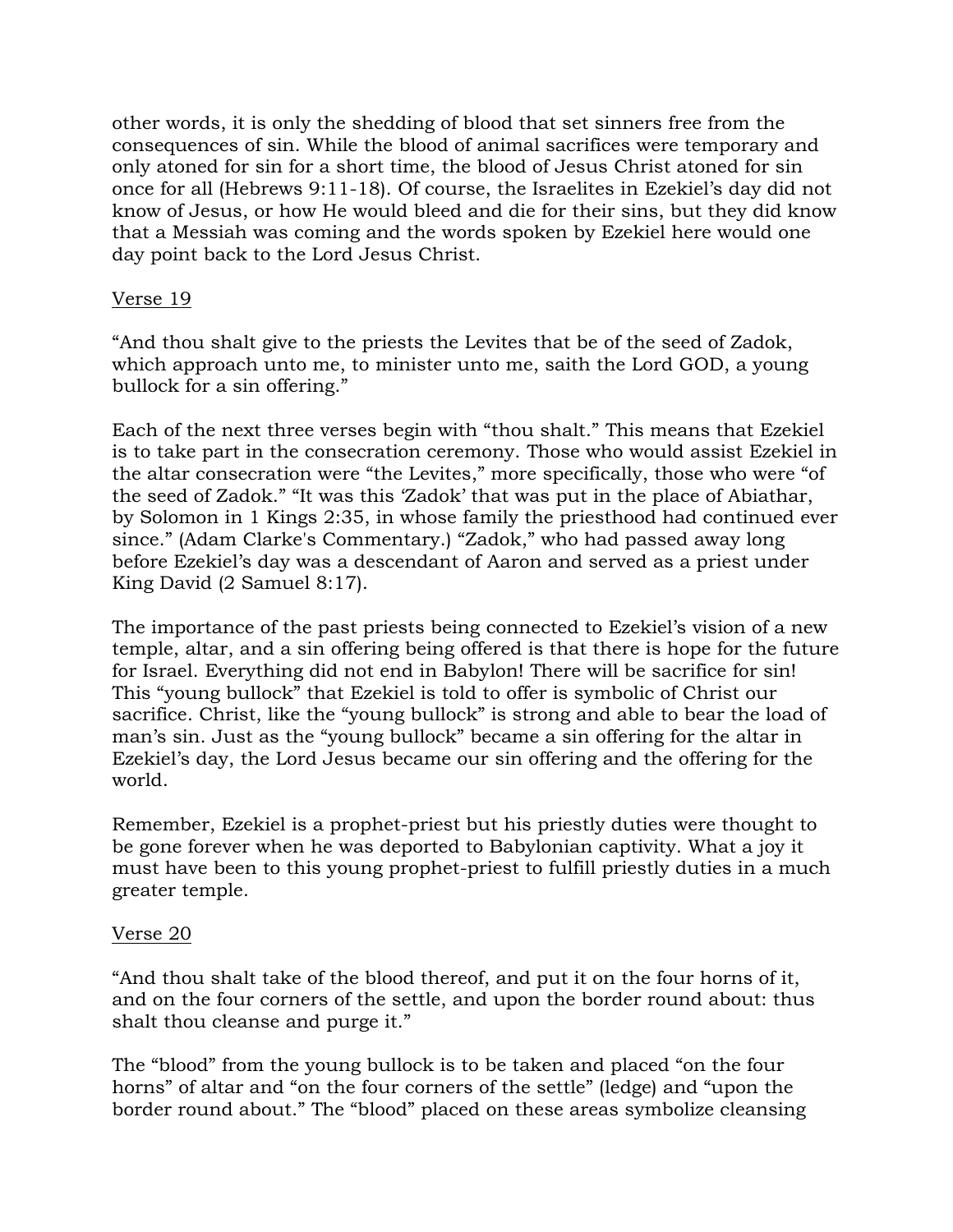and purification for the area where the priests walked and performed their ministry. Placing the blood on these different areas, represents the nature of the saving ministry of Jesus Christ and the commission of spreading the message of Christ for every believer. Believers are to hold forth the blood of Christ, and the blessings of grace through it, as redemption, peace, pardon, righteousness, and life.

"Thus shalt thou cleanse and purge it" is speaking of the altar. Thus, Christ, though without sin, and needed no cleansing and purging for himself, yet was sanctified by his own blood; that he might sanctify his people, and perfect by his sacrifice them that were sanctified. Christ said, *"And for their sakes I sanctify myself, that they also might be sanctified through the truth"* (John 17:19).

# Verse 21

"Thou shalt take the bullock also of the sin offering, and he shall burn it in the appointed place of the house, without the sanctuary."

Here, God instructs Ezekiel to take "the bullock" that is being offered for "the sin offering" and "he" (the sons of Zadok) should take it from Ezekiel and "burn it in the appointed place of the house, without the sanctuary." This "offering" was to be burnt in the proper place. The priests would know exactly where to burn this offering (Exodus 29:14).

As we read these instructions to Ezekiel for the consecration of the altar, we think of our sacrifice for sin, the Lord Jesus Christ. The Hebrew writer said, *"*For the bodies of those beasts, whose blood is brought into the sanctuary by the high priest for sin, are burned without the camp. Wherefore Jesus also, that he might sanctify the people with his own blood, suffered without the gate. Let us go forth therefore unto him without the camp, bearing his reproach" (Hebrews 13:11-13).

# **Conclusion**

As we read and study this lesson we must keep in mind that this was all a vision to Ezekiel. He did not actually do all the measuring and offering of sacrifice written in the text. But what he saw in vision and the words spoken to him by the Lord will literally come to pass in the future millennial kingdom.

All these "cubits" and "spans" and "lower settle" and "greater settle" may be a bit challenging for us today. But for Ezekiel, the details and instructions given to him by God brought renewed hope. To know that there would one day in the future again be a temple and a place to offer sacrifice for sin was the greatest and most encouraging news Ezekiel and the captives could hear.